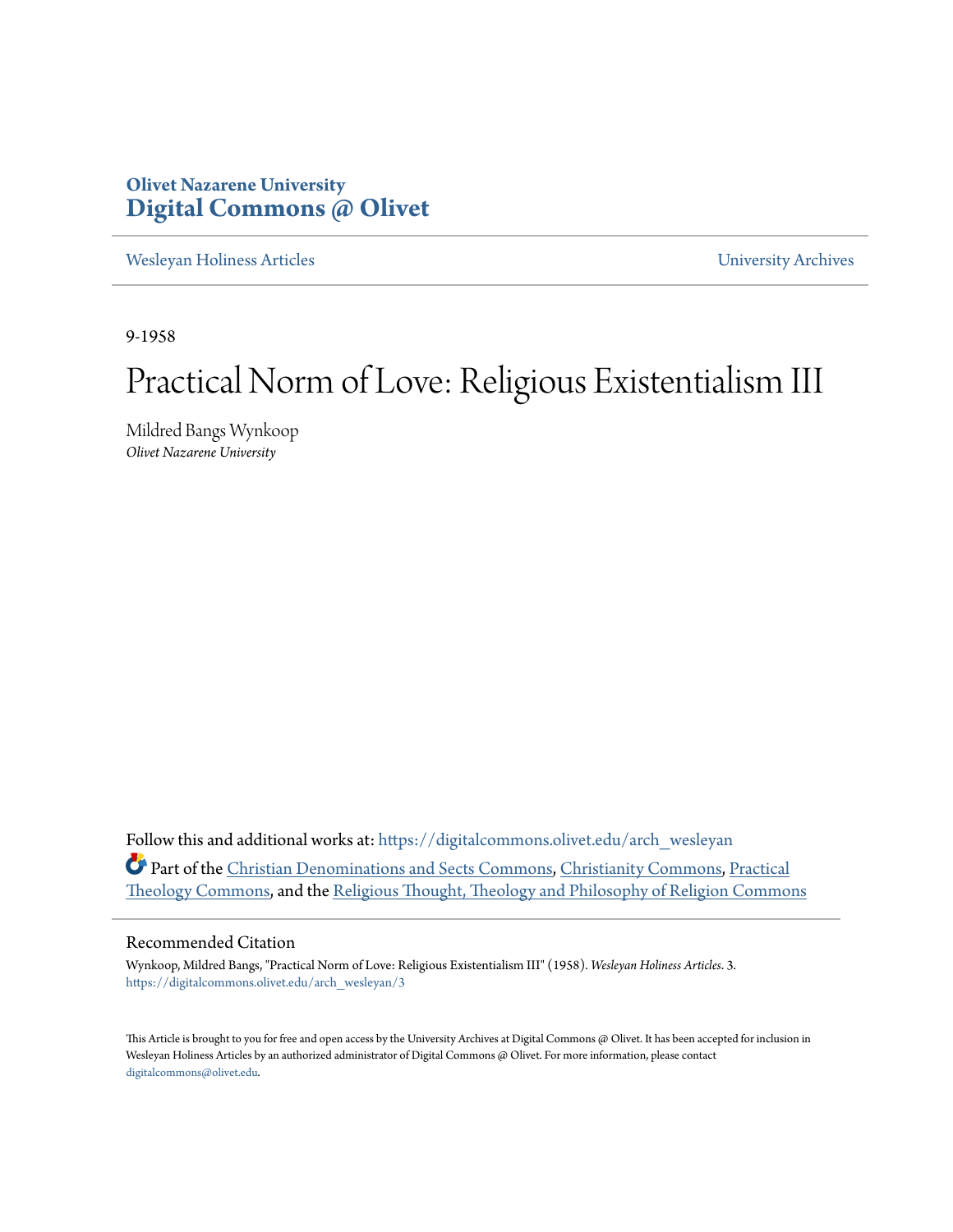## **III. Practical Norm of Love**

#### **By Mildred Bangs Wynkoop\***

*"Thou shalt love thy neighbour as thyself."*

When one encounters the moral demand of the New Testament a number of possible personal reactions occur. The limitations of human life, the fallibility, the ignorance, the stupidity, and humanness of men seem to cancel out any possibility of real approximation to the ideal. When the normal self-assertiveness and selfinterest and the human demands incident upon any kind of wholesome self-identity are defined as sin, then the utter foolishness of taking Jesus' remarks seriously is the only reasonable response. Perhaps, we hear someone say, this ideal is set before us, not to actually keep, but to remind us of our inability in this respect. It will serve to rob us of any measure of self-assurance or pride and it will keep us on our knees asking for forgiveness. Others consider the very attempt to keep this commandment a sin in that no inherently sinful human being is able to aspire to such holiness with any but sinful motives. Some, alas, out of desperation and loyalty to a theology, attempt to resolve the contradiction between perfection and human ability by interpreting anything one does as pleasing to God.

It seems only proper to assume real, moral seriousness of the Bible and God's message in it. To give ground here would put one in the impossible position of having to interpret subjectively all the moral commands in the light of human capacity and deciding which were serious and which were not. Moreover, there seems no good reason for rejecting the universal Biblical call to right living and personal responsibility to God. In the Bible there is clearly a positive call to moral decision. What then is the solution?

The principle of God's dealing with men and the secret of the moral life are in this fact, namely, that there are no abstract commands. Wherever a principle is given there is also a human application. Nothing is ever required that is out of keeping with humanhood. We are never left with impersonal law but always with a practical application with which to contend. Had we been left with the first part of the commandment alone without the "second, like to it," precisely this dilemma would have confronted us.

Here has been outlined the most thoroughgoing commitment to a governing center that could be devised for human beings. Here is total integration. Here is moral decision that, so far as is humanly possible, is absolute. And the center is "the Lord thy God." But a problem arises as we attempt to conceptualize "God"

<sup>^</sup>Professor of Theology, Western Evangelical Seminary, Portland, Oregon.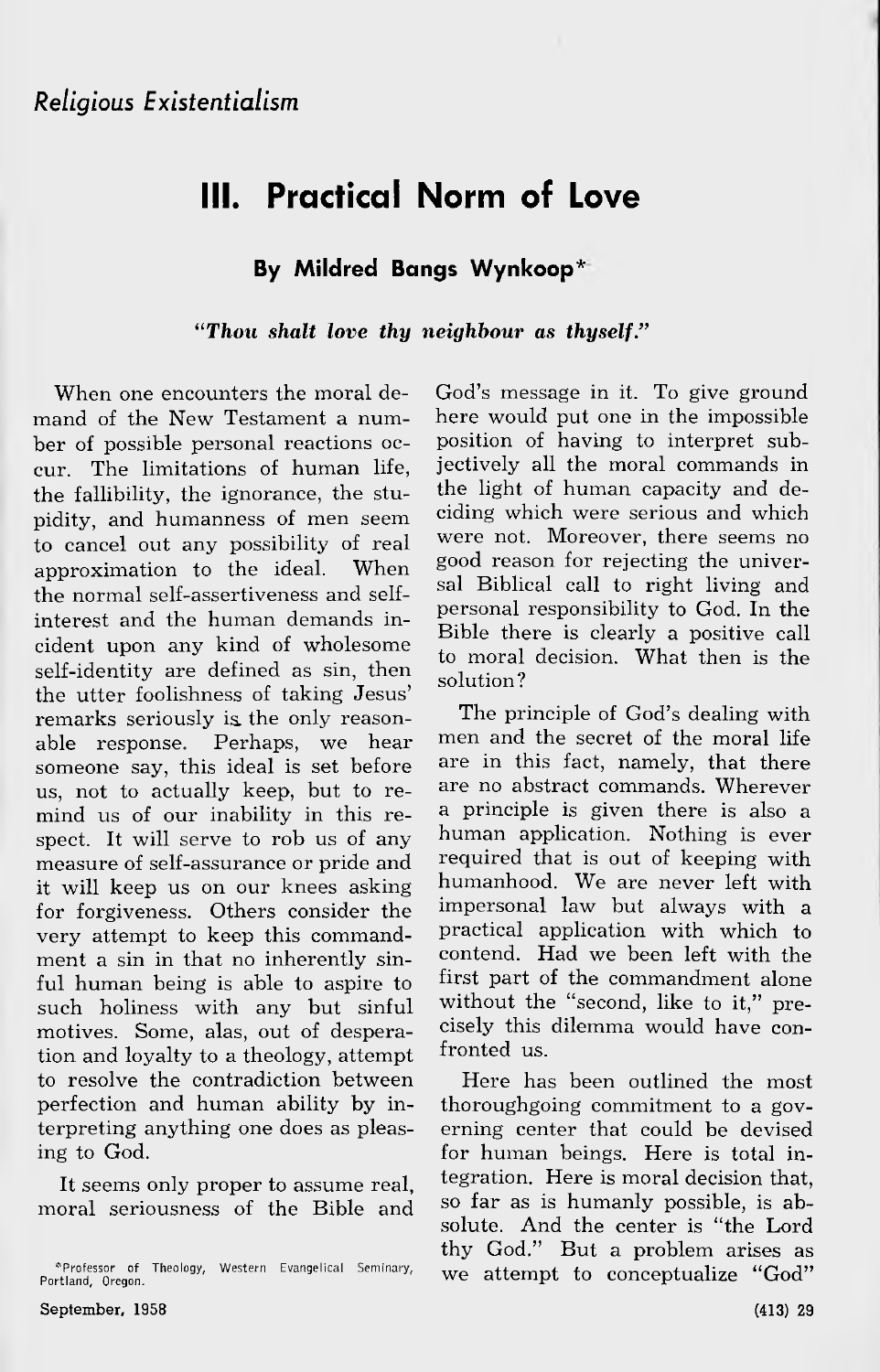and make of Him the effective Object of our love. Abstraction here is fatal to real love, for love is not an abstraction. It is here that an unrealness is apt to overwhelm us and rob us of contact with significance and purpose, and leave us to flounder and often fall. We make the total commitment. gear all of life into that commitment, cultivate every capacity to its highest effectiveness, feel the throb and splendor of a perfect love to God, and yet are thwarted and finally defeated for lack of an adequate outlet.

To love God as described above is " the *great''* commandment. It is "first" because it is the fundamental commandment, the one underlying all others. But there is a second— not distinct from, but arising out of, the first— which becomes the outward expression of the first and gives evidence of the love which is professed. In fact, so important is the second to the first that John, in developing his doctrine of the Christian life  $(I$  John), states boldly that a profession of love for God without the expression of it as designated in the second command constitutes a practical denial of that love. The gentle John states that such a failure reveals the professor as a "liar." This is a hard word and a penetrating moral criticism.

" Thou shalt love thy neighbour as thyself." This is the test and measure of love to God. It, in the most fundamental way, evidences the sincerity of our love. It also gives it concrete and wholesome content. Had not this description of *agape* been given to us, Christian ethics would have been left dangerously subjective and abstract, dangerous because abstraction cancels out love. The second commandment is the test of the keeping of the first. The first without the second would be illusion; the second without the first is impossible. The first describes an attitude toward God; the second, communication with man. The first is love without reserve, without qualification, without limitation-absolute, insofar as men may use that term. The second is love in relation. The first, alone, could issue in vapid mysticism and isolationaism, for it has no boundaries. The second, alone, would issue in a shallow humanism, for its boundaries are fixed and the source of its power limited and perverted. Together the abstractions and relations of human life issue in wholesome living because the eternal dimension and perspective can be related and tested by temporal and concrete concerns.

But there is still another challenge and safeguard. A total love for others could be and has been misunderstood. An undisciplined love for others is as harmful to the recipient as it is disastrous to the one who offers love. Unstructured love has no character. It produces indolence in others and a violated personality and weakened integrity in the giving self. Jesus said, "Love others as you love yourself," and thereby brought into Christian experience content and direction, balance and power.

The commandment, as absolute as the first, touches the quick. We may glibly profess love to God and remain beyond the judgment of men, but this demand becomes a judgment day before the great day of Judgment. If perfect love includes an expression of love recognizable to others, equal to the esteem in which we hold ourselves, then any cheap glibness is taken from our witnessing. A Christian will listen kindly to reasoning and acknowledge his faults and lack of graciousness. He will contribute peace and gentleness to a tense, explosive situation. He will honor his obligations, financial, social, in business, and at home. He will be scrupulously honest with time, money,